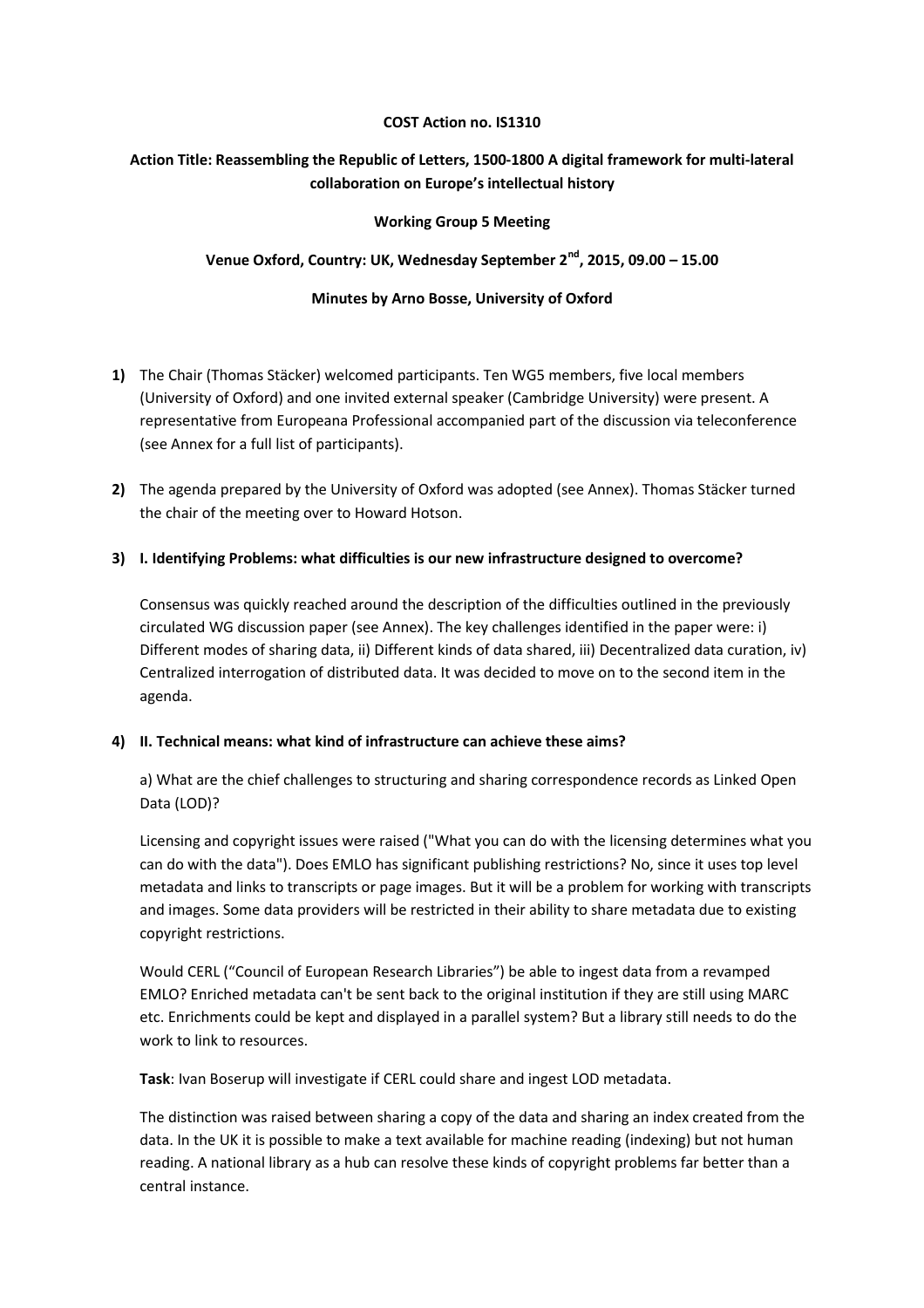b) If we envision the infrastructure as a network of cloned nodes then how many nodes, in what sorts of institutions, and how much cloned functionality in each?

The idea of providing a turnkey solution for a LOD node ("EMLO-in-a-box") was raised. For a small institution, this would consist of a VM environment (which could be self-hosted to managed by an external provider) with all the necessary software, documentation, protocols and standards already pre-configured to become an active LOD node. For a large institution, the documentation, protocols and standards included in the VM would still be useful as a reference against which to test their own implementation.

**Task:** Neil Jeffries will prepare a short white-paper on EMLO-in-a-box.

c) Quality control and accreditation. How do we build quality control into the system?

The seven star model was discussed which builds on Tim Bernard-Lee's 5-star model for the semantic web. An additional star is given for documentation of content and another for documentation of process / quality and provenance. However, the consensus was that quality control and provenance hasn't been solved although inroads have been made. A good way to capture, track and publish credit for enrichments will need to be provided.

This led into a discussion on authorization and authentication. Individuals move from institution to institution and from reputation to reputation. How do we work around people who aren't members of these institutions? We also need identifiers for people who are no longer alive, and from contributors we can't identify. A suggested solution was to decentralize authorization/permissions but centralize authentication/identity.

**Task:** Neil Jeffries will report back on his discussions with Project THOR (http://project-thor.eu) and ORCID (http://orcid.org).

d) How do we address the problem of long-term sustainability and preservation?

Is there a danger that we be used as a preservation & sustainability dump for some projects? CLARIN has sustainability integrated into the infrastructure. An aggregator like Europeana can also be a part of a broader sustainability solution. The project could share all of its data as dark data for preservation purposes.

e) Will this solution meet the needs of major repositories? What is the added value we provide to scholars and institutional data contributors?

Successful reconciliation is a major benefit and can be passed on as enrichment. Given an ability to track provenance, individuals could demonstrate their contributions to their committee. What can we do to assign a unique ID to every letter in Europe?

**Task:** Thomas Stäcker will investigate the use of identifiers for work, items etc. roughly following the FRBR model.

**Task:** Oxford will prepare a paper on the 'business case': How do libraries & other data contributors benefit?

**Task:** Thomas Wallnig will provide a series of scholarly/research case studies as an outcome of the upcoming Vienna COST Action meeting.